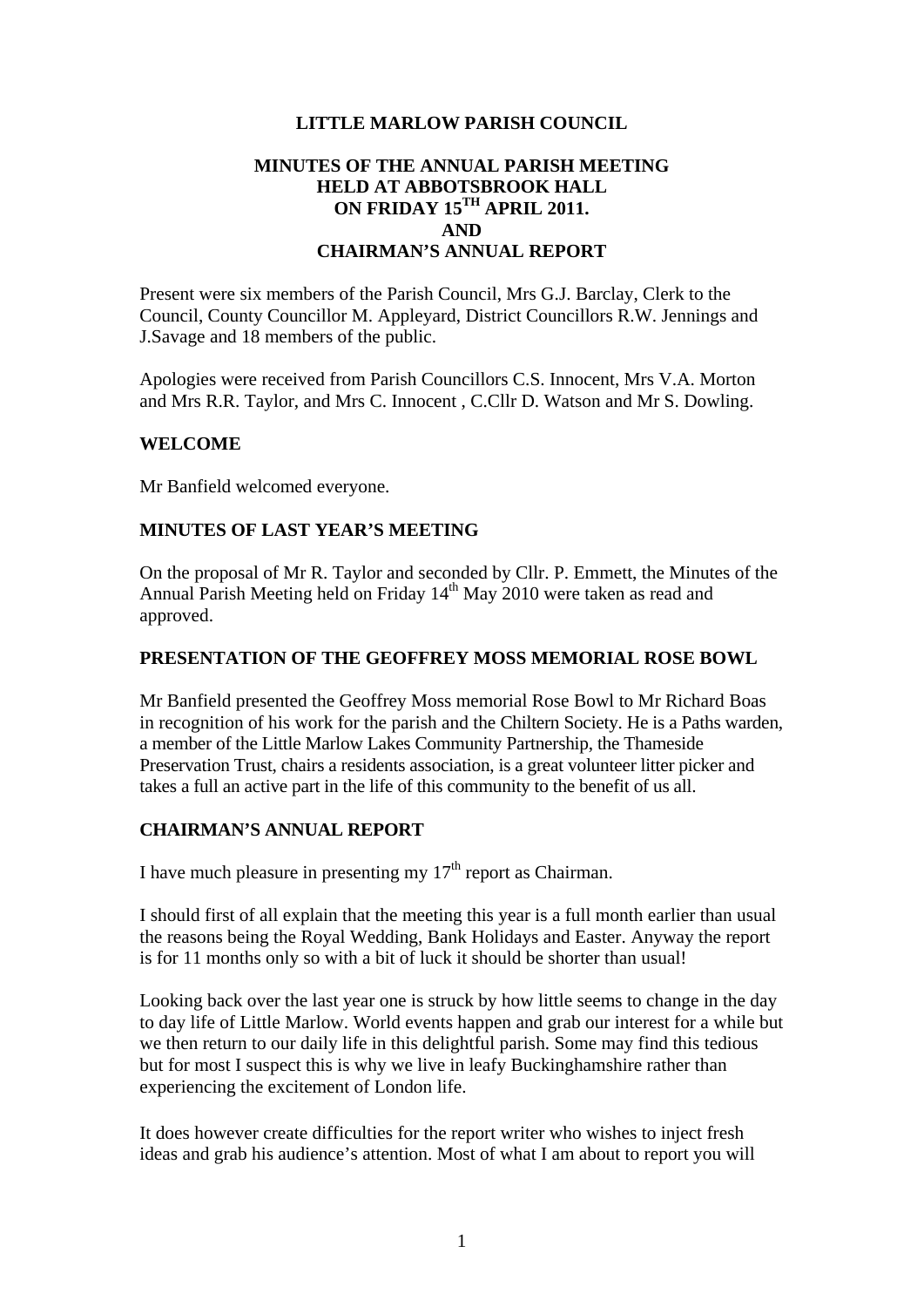probably have heard in previous years in one form or other. If you haven't you must be new or possibly you memory is even worse than mine!

We do of course have an election on the  $5<sup>th</sup>$  May for both District and Parish Council plus the referendum. Whilst I am sure I am preaching to the converted this evening I do urge you to make sure you cast your vote.

As this Council comes to the end of our four year term I would like to thank all of the councillors for their hard work, whether it be at meetings, representing Little Marlow on outside bodies or getting involved in working parties I have appreciated your commitment and support. When I see some of the backbiting and general unpleasantness that occurs in some other parishes I thank my lucky stars that it's not like that here.

During the year we were sad to receive the resignation of Cllr. Patrick Walmsley who had moved from the Parish. We were nevertheless delighted to welcome Verity West as a co-opted member. Verity had earned her spurs by playing a significant part in fighting the Football stadium development the previous year and we were pleased she was able to join our ranks.

We are of course lucky to have an efficient and committed clerk such as Gloria. As well as looking after Little Marlow, Gloria also runs the training programme for WDALC, was the prime mover in organising the Little Marlow part of the National Emergency Planning system of which photos are on display and assesses other parish councils who apply for "Quality "status.

We are also fortunate to have a dedicated band of staff, Ron Stokes, Christine Samuels and Alison Bowler and contractors, Greg Taylor, Ivan Smith and Richard Tedham without whose help we could not operate as we do.

I would also like to thank Jane Vincent who is our allotments warden and those chairmen of Residents' Associations who regularly attend our meetings, William Northcroft and Richard Boas.

Turning now to our main areas of activity during the year;

Since the last annual meeting we met on 8 occasions as a full council plus various sub committees and working parties.

# **Abbotsbrook Hall**

As reported last year the floor had finally come to the end of its useful life and complaints of splinters were being received. During last summer we had a new oak floor laid which, as my old aunty used to say, should see me out, hopefully without further cost to the parish.

The outside decoration was also tackled together with some repairs to the rendering and gutters. We have had a few boiler problems due to the super efficient condensing boiler being susceptible to very cold weather and my apologies to any users who have been less than comfortable.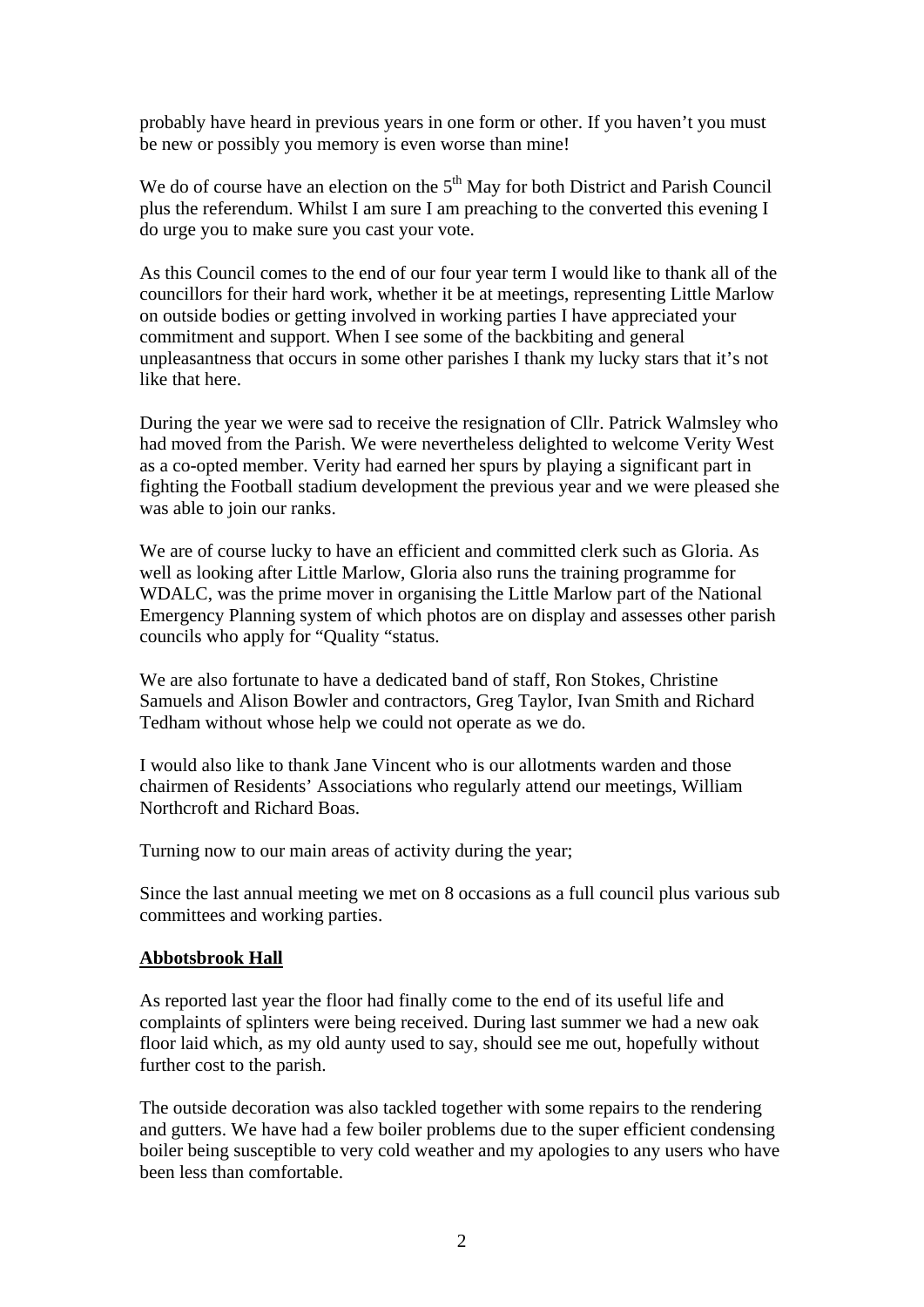I was rather disappointed to see that the week after the painting had been finished some bright spark decided to stub out what must have been most of a packet of cigarettes on our nice white wall. The strangest problem however that we have had to tackle is the loss on two separate occasion of one of the loo seats, now replaced by a super secure version.

As you will be all too well aware the potholes have returned with a vengeance in the car park but we do hope to tackle these shortly.

# **Pavilion/Recreation ground**

We are pleased that the recreation ground remains the focus for the sporting activities of the village and particularly welcome the good relations we have with the BEJSC and LMCC. A new hiring agreement was signed with the cricket club last summer and we are grateful for the way in which Richard Tedham keeps the grass looking so immaculate.

During the year the remainder of the outside decoration was completed together with resurfacing parts of the car park.

The main work carried out has been the cutting back of the boundary trees at considerable but very necessary expense.

# **Burial Ground**

Following completion of the refurbishment works at the beginning of last year the chapel was at last available for use again. The first letting for other than its funeral use was for Bucks Art Week when it hosted several artists including Jane Vincent and Anna Payne. It was very satisfying to see so many people attracted to the exhibition and indeed the chapel for what was probably their first visit.

I am pleased to say that Jane and three other artists will be at the chapel for Bucks Art Week starting on the  $18<sup>th</sup>$  June.

We have also bought two large industrial style heaters that should make winter use a little more comfortable.

We continue to investigate the possibility of providing a loo but this will be completely dependant upon obtaining external funding as the costs are high.

A quote has been accepted to carry out levelling works to part of the currently unused area to make further space for created remains.

Following the theft of the gate at the Sheepridge Lane end of the cemetery path a new timber gate was acquired and kindly installed by Richard Boas and Richard Mash.

During the year Gloria attended a useful Cemetery Management Course and as is the way of such courses came back with lots of ideas for improvement.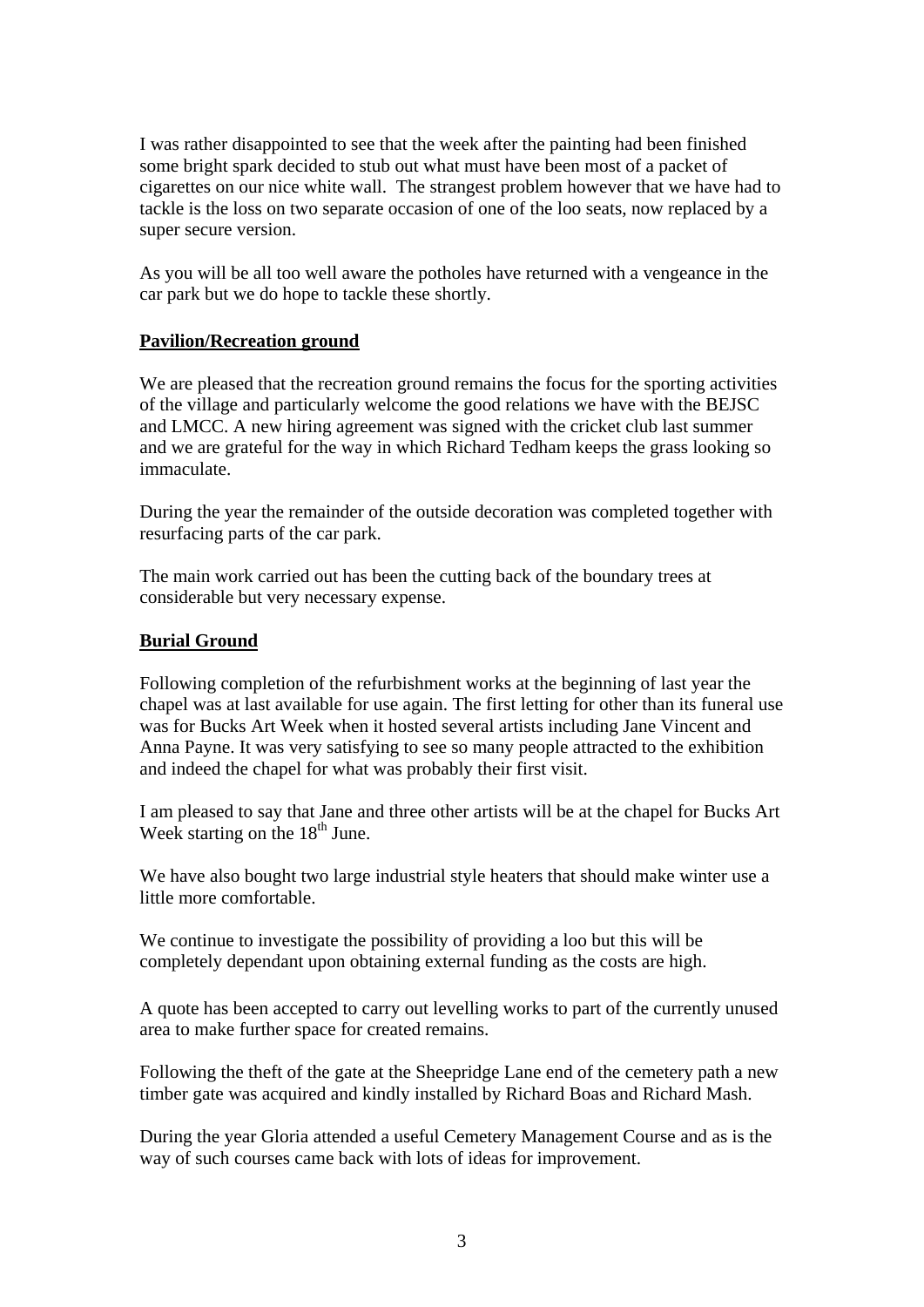There have also been useful working parties involving both councillors and members of the public which have cleared a number of overgrown areas and generally improved the look of this peaceful area.

My thanks as always to our contractors Greg Taylor and Roger Wicks.

# **Street Lighting**

Just a reminder that lights belonging to the Parish Council have a label showing our phone number. Should you see one not working please tell the Clerk.

# **Roads & Footpaths**

Despite the best efforts of our County Councillors there has been no real improvement in the dire state of our roads during the year. The further appalling winter weather was mainly to blame but also a seeming inability of the County Council's contractors to tackle basic problems such as drainage. Time and again visits have been made but without improvement. My thanks to Mike Appleyard in particular for taking up the challenge and hopefully some improvement may be seen soon.

As has been reported on a previous occasion the Parish Council has taken on a number of responsibilities, mainly to do with road maintenance devolved from the County Council. In this respect I would like to thank Ivan Smith the contractor who maintains the drainage slips in Sheepridge Lane for doing such a good job. The problem of rain water run off is much improved.

We hope that the devolved responsibilities already gained may be added to once the Localism Bill obtains approval and is implemented. There should be many other opportunities for more local control but at present it is a case of wait and see.

Funding from BCC was obtained via the Chepping and Wye Valley Community partnership to extend the Sheepridge Lane footpath from the cemetery footpath back to the A4155. Within the constraints of the land available this has been completed although not to quite the same standard as the remainder of the path.

We have suffered several fly tipping incidents together with more serious dumping following the travellers visit to Westhorpe. I am pleased however that in some cases the culprits have been traced and prosecuted.

In November last we took part in a BCC "walk your paths" initiative by walking and checking the condition of the majority of the parish's paths. The information gained should assist the county to direct maintenance to where it is needed. (if any funds are available of course) My thanks to Richard Boas and Gloria Barclay for organising an enjoyable event.

# **General**

We have tried to keep the residents informed with the distribution of two of our newsletters during the year. I was particularly sorry to see the demise of the church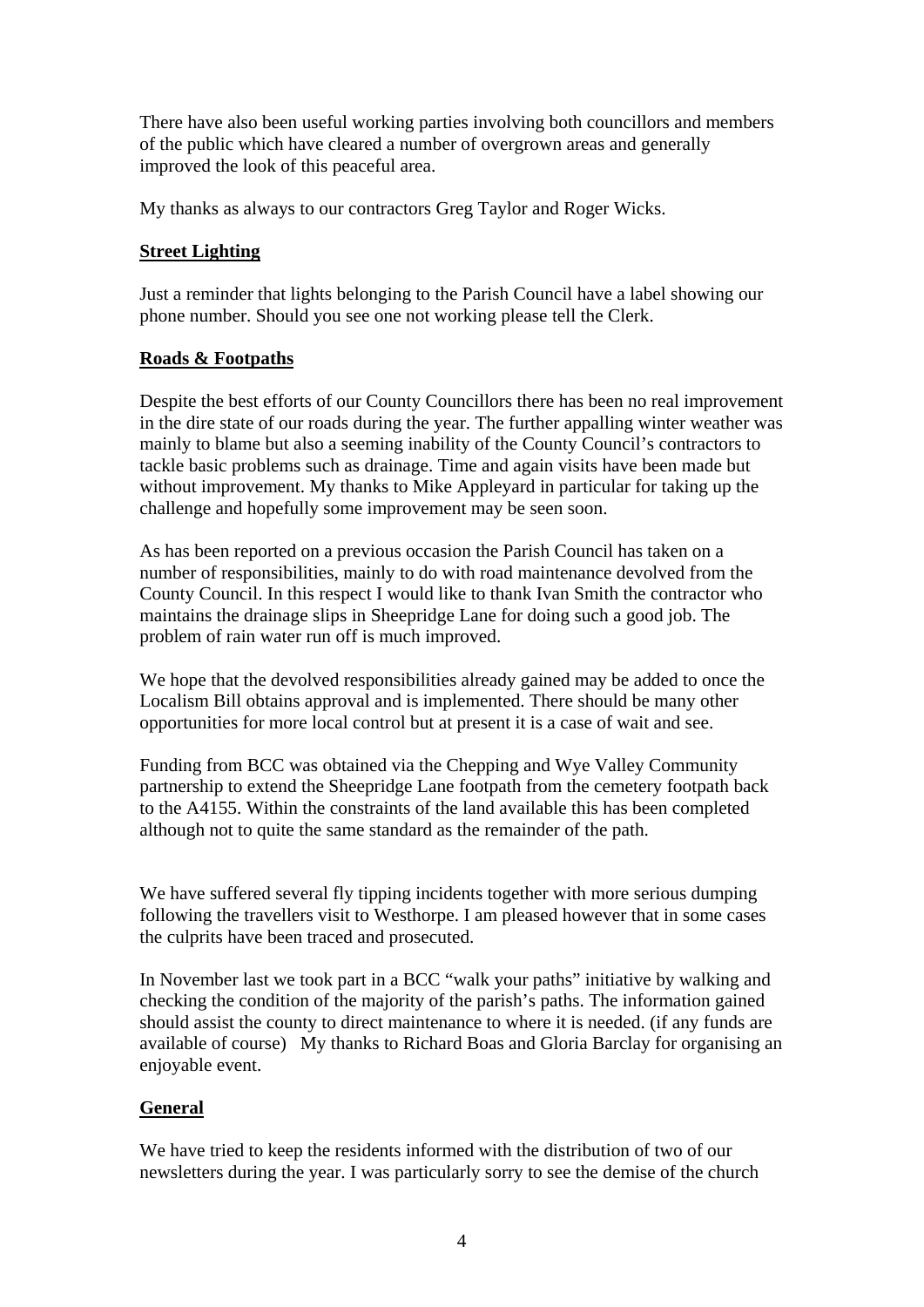magazine in which we had a page as this had proved a more frequent way of disseminating messages.

After major successes in the past in 2010 the village managed to achieve a Certificate of Merit in the BKVC. We have entered for 2011 so fingers crossed!

Your Council has representation on a number of outside organisations together with the BALC and WALC at which Little Marlow's affairs are promoted. Representatives attend the Chepping Wye Valley community partnership at which bids are made for available funding mainly on road schemes and other matters of wider interest.

Thanks to the Amenities committee we were once again represented at the fete and I hope you will visit us again this year.

Whilst not part of my report can I also mention the Royal wedding Celebrations on Friday 29th between 1.30 and 4.30 on the recreation ground. There will be free food provided free of charge to LM residents courtesy of the Village Amenities Committee.

The Little Marlow Relief in Need charity continues to make payments at Christmas and has funds available to anyone who fits the criteria.

# **FINANCIAL REPORT**

|                                   | <b>Expenditure</b> | <b>Income</b> |
|-----------------------------------|--------------------|---------------|
| Abbotsbrook Hall                  | 21,687             | 8,547         |
| Allotments                        | 1,237              | 624           |
| <b>Burial Ground</b>              | 10,597             | 20,321        |
| <b>Pavilion/Recreation Ground</b> | 15,652             | 4.411         |
| <b>Street Lighting</b>            | 3,930              |               |
| <b>Agency Work</b>                | 237                | 283           |
| Precept                           |                    | 39,794        |
| Administration                    | 25,375             | 336           |
|                                   | 78715              | 74316         |

# **Income and Expenditure Account 1st April 2010 to 31st March 2011.**

Bank Balances at 31<sup>st</sup> March 2011.

| General a/c       | 5,309.20  |
|-------------------|-----------|
| Petty Cash a/c    | 459.90    |
| Premier Int $a/c$ | 21,853.26 |
|                   | 27,622.36 |

#### **PLANNING REPORT**

There have been 57 planning applications for Little Marlow Parish since the last Annual Parish Meeting. As is often the case, the largest number has been for work to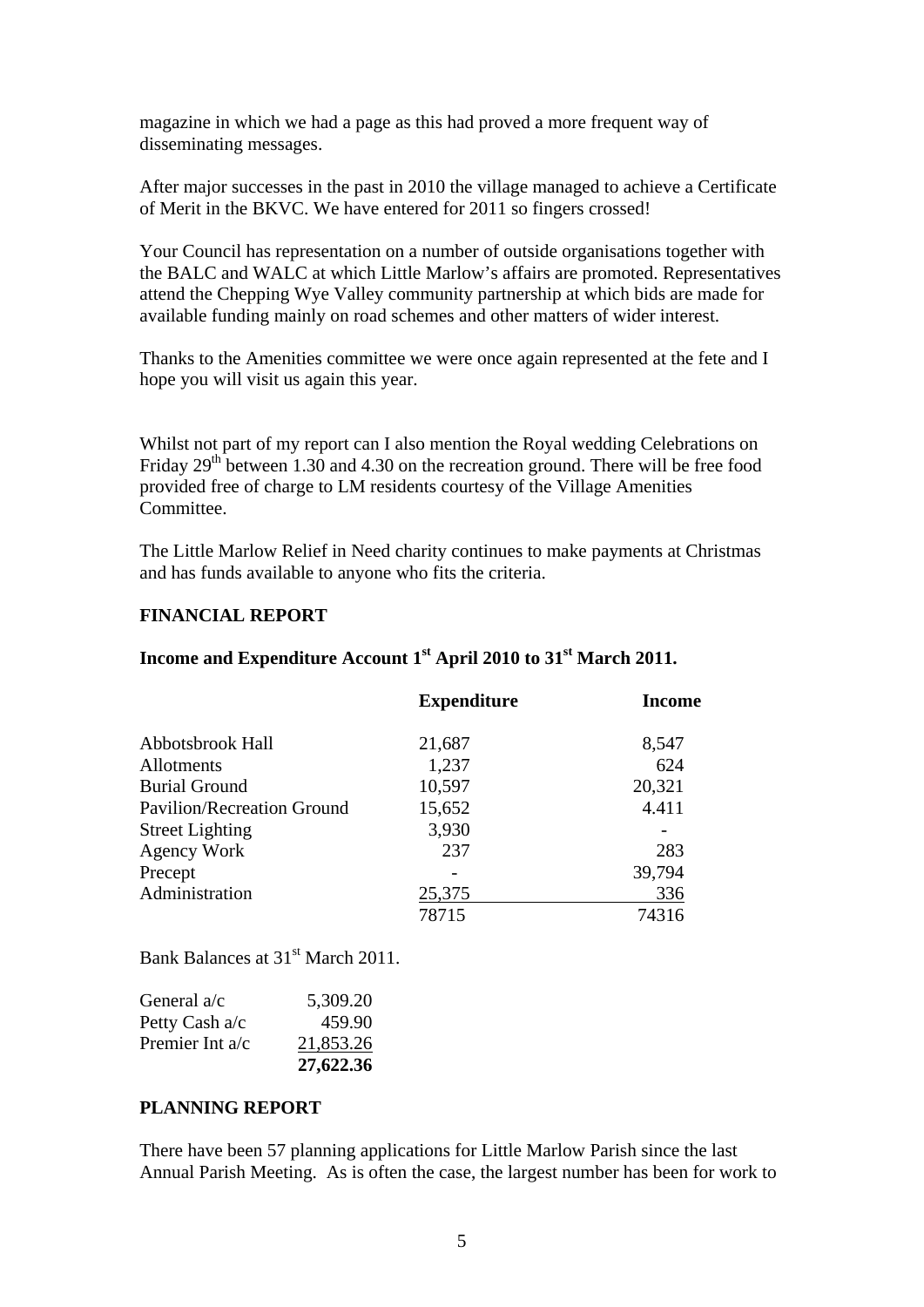trees in Conservation Areas (mostly Abbotsbrook). There were only 8 for extensions, and two of those were for the same house with slightly different schemes. There were two applications for new houses both of which were refused by Wycombe District Council. One of these has subsequently also been dismissed by an Appeal Inspector.

It is becoming apparent that it is sensible to ask  $(\&$  pay) for advice before submitting a planning application or to check if a proposal is permitted development. We have seen an increase in applications for Certificates of Permitted Development and have seen several plans withdrawn and resubmitted in a different form after consultation with the planners at Wycombe.

Interestingly we have had several agriculture related applications. It is sometimes difficult to find the balance between encouraging businesses and protecting the beauty of the landscape, but it is certainly good to see land used, whether it is for vineyard or pony paddock or for the more traditional 3 or 4 crop rotations or vegetables. The stables and sheds are what we must expect once traditional barns have been converted to houses.

The Localism Bill has been taking up quite a lot of time in the past few months as we try to keep informed about the Government's new plans. There are certainly going to be more changes in the planning system in the next year. The big question now is whether we want to have a Neighbourhood Plan. As these are supposed to encourage development, in a parish which is all Green Belt or already built up this seems difficult to envisage. The new Parish Council will need to discuss it carefully and involve the residents' Associations.

#### **Planning applications 2010-2011**



Abbotsbrook tree Other Trees **Extensions** Out Buildings New houses **DConsultations DIRC D**Other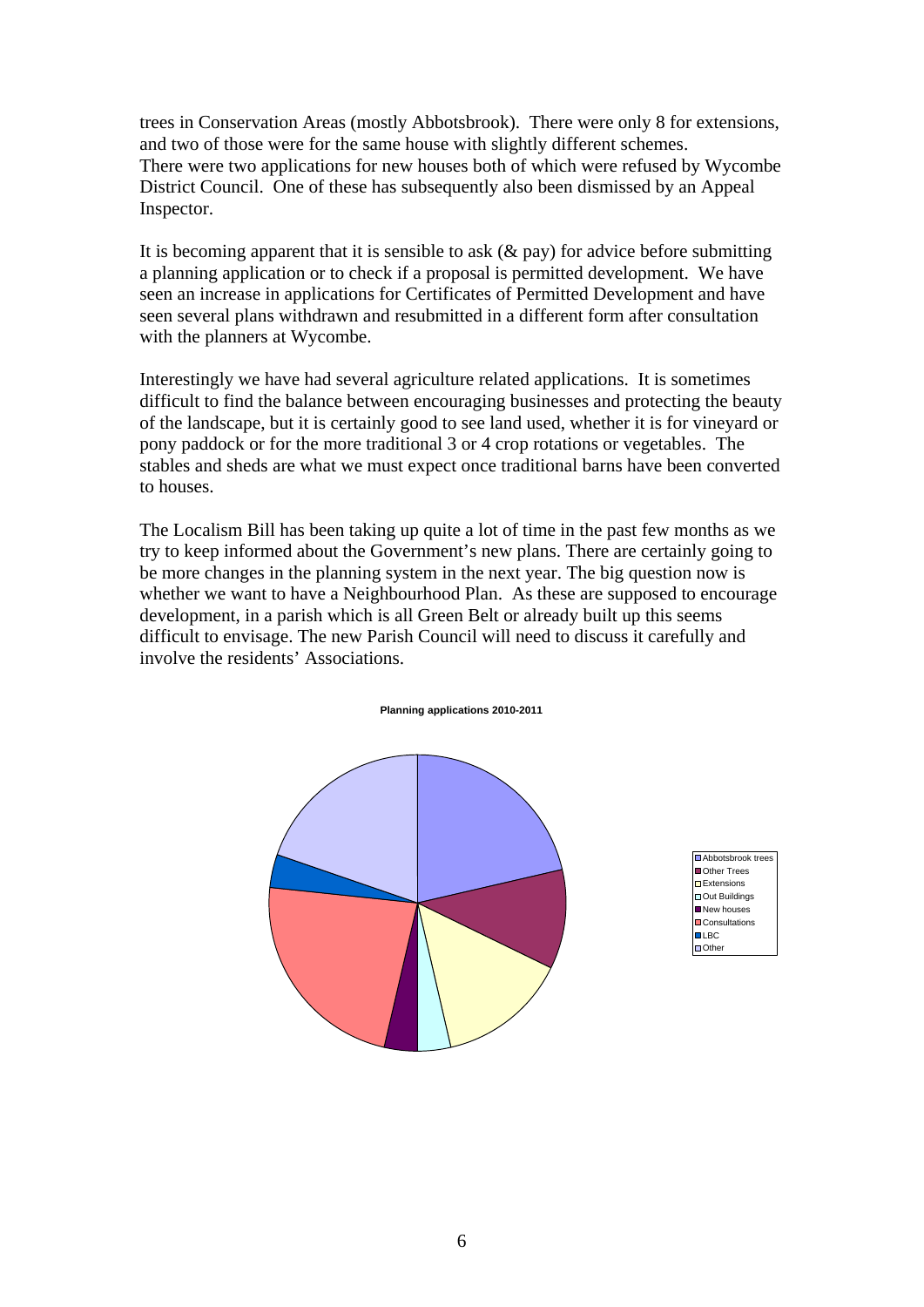# **OTHER REPORTS**

# **Rt Hon. Dominic Grieve, MP, QC**

I am afraid I am unable to attend because I shall be up for a long weekend's walking in the Lake District at that time.

The last twelve months have not seen me receive a great deal of correspondence from Little Marlow in relation to specific matters concerning the village. The obvious exception to this continues to be the problems of smells from the Thames Water sewage works. It does seem noticeable however that for whatever reason these seem to have diminished and I wonder therefore whether progress is at last being made by Thames Water to control the smells better.

I am ready to continue to do battle on this issue to help the Parish Council and local residents as much as I can. I will be in touch with you and with the Chairman of the PCC about how we can take this forward in the coming months.

Other concerns raised with me have been about the government's plans to sell off woodland which as you know are currently under revision, concerns about litter and a suggestion that there should be CCTV installed to improve safety and cut crime. This latter point is one which I am perfectly happy to take forward although the question of funding does arise and in view of the nature of the community in Little Marlow it is not clear to me where the problem areas might be where this would be helpful. I continue to meet on a quarterly basis with Chief Superintendent Gilbert Houalla at Wycombe Police Station and if there are problems in relation to Little Marlow they come up for discussion then. I have to say in the last twelve months I cannot recall a Little Marlow issue being raised although Bourne End does feature quite frequently in our discussions and this may well have an impact on the Abbotsbrook area. Then again if local residents do have a problem in relation to concerns about crime rates then if they would write in to me I could take the matter up directly.

As you will be aware the localism bill is currently going through Parliament. Once it is on the statute book it does offer opportunity for profound changes in the way in which local communities run themselves and this is also linked to the development of the idea of the Big Society which is really the facilitation by government of the things which local communities are already doing very well when they are left to their own devices to cooperate for the common good! Reducing regulation and unnecessary paperwork are key priorities in this area. So far as the localism bill is concerned it ought to offer opportunities for a village community like Little Marlow to have greater control over planning and indeed whether it wants key worker housing for example built locally.

As I am now also the Member of Parliament for Marlow I have been holding some surgeries in Marlow as well as in Beaconsfield if that's more convenient for local residents wanting to come and see me. The dates on which Marlow surgeries are being organised can be obtained from my Parliamentary Office on 0207 219 6220.